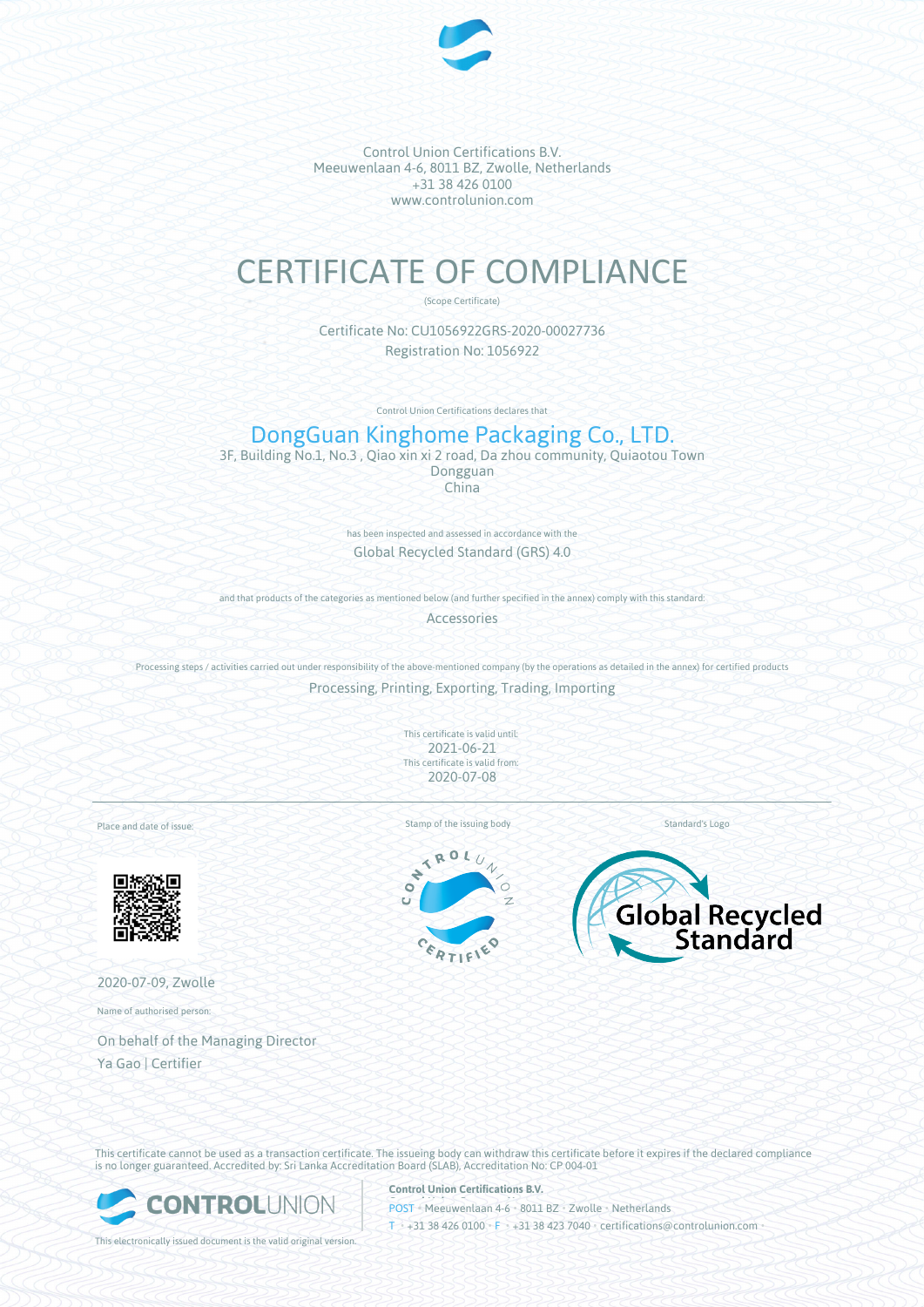

#### Control Union Certifications B.V. Meeuwenlaan 4-6, 8011 BZ, Zwolle, Netherlands +31 38 426 0100 www.controlunion.com

## Annex to certificate no.: CU1056922GRS-2020-00027736 **DongGuan Kinghome Packaging Co., LTD. Global Recycled Standard (GRS)**

In specific the certificate covers the following products:

| <b>Name of product</b>                             | Label grade   | <b>Processing unit(s)</b>                                                                                                          |
|----------------------------------------------------|---------------|------------------------------------------------------------------------------------------------------------------------------------|
| PET Blister -100% Post-consumer Recycled Polyester | Post-Consumer | Dongguan Quanwei Packing Materials Co., Ltd.<br>Dongguan Dayi Plastic Packaging Co., Ltd.<br>DongGuan Kinghome Packaging Co., LTD. |
| PET Box-100% Post-consumer Recycled Polyester      | Post-Consumer | Dongguan Dayi Plastic Packaging Co., Ltd.<br>DongGuan Kinghome Packaging Co., LTD.                                                 |
| Paper Card-100% Post-consumer Recycled Wood Fiber  | Post-Consumer | Dongguan Quanwei Packing Materials Co., Ltd.<br>DongGuan Kinghome Packaging Co., LTD.                                              |

Place and date of issue:



2020-07-09, Zwolle

Name of authorised person:

On behalf of the Managing Director Ya Gao | Certifier